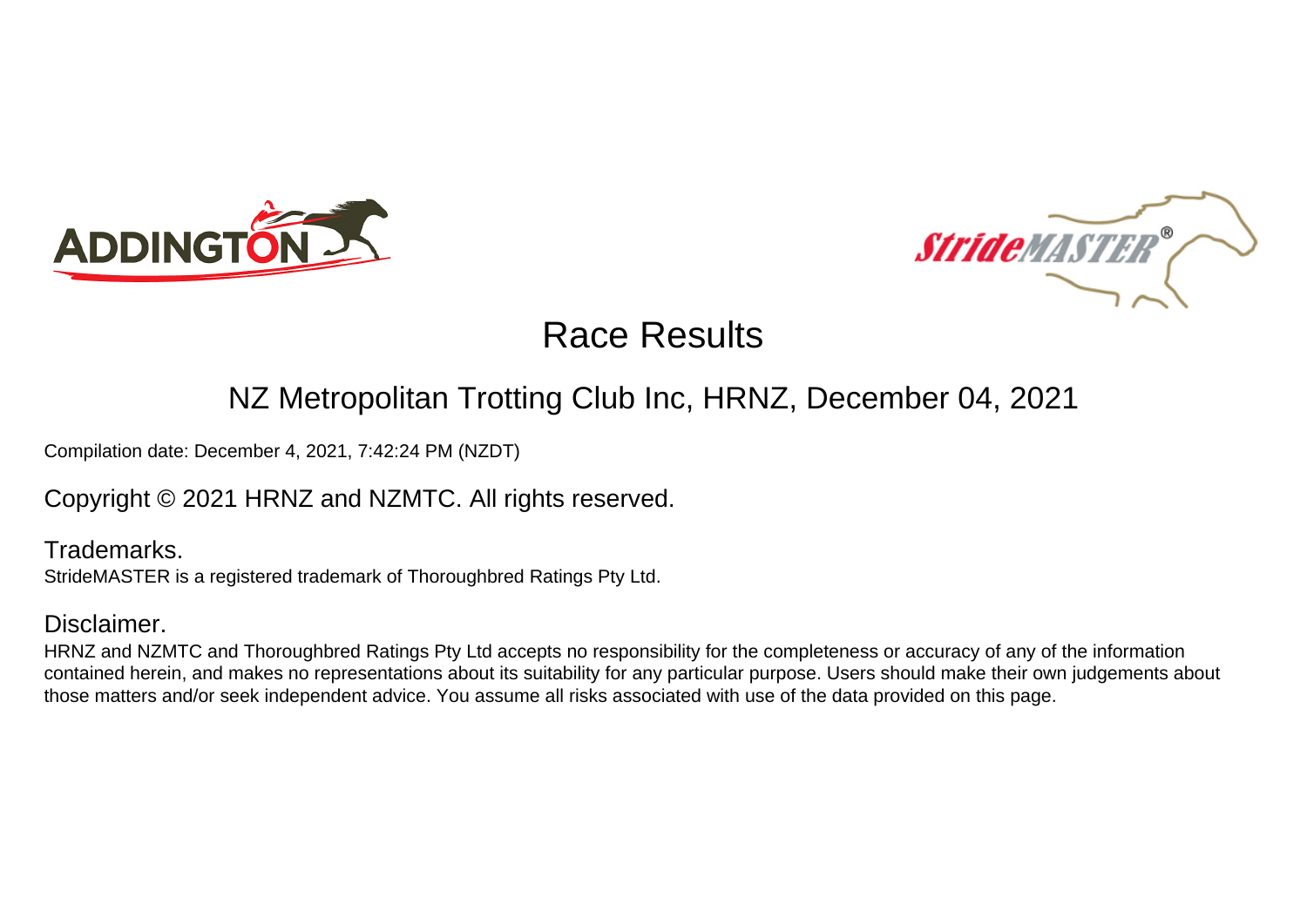



December 04, 2021, Race 4, COMMERCIAL DOOR SERVICES HANDICAP TROT, Distance 2600m, Addington - Survey 3200m

|     | Result TAB no. | Horse (Barrier)              | 2600 to | 2400m to |
|-----|----------------|------------------------------|---------|----------|
| 1st |                | Cochy Malc (0)               | 2400m   | 2200m    |
|     |                | Position in running (margin) |         | 1(0.0)   |
|     |                | Sectional time (s)           | 16.31   | 15.10    |
|     |                | Cumulative time (s)          | 199.32  | 183.01   |
|     |                | Speed (m/s)                  | 12.26   | 13.25    |
|     |                | Stride length (m)            | 5.86    | 6.30     |
|     |                | Stride duration (s)          | 0.481   | 0.476    |
|     |                | Stride efficiency (%)        | 53.59   | 62.00    |
|     |                | Stride count                 | 34.15   | 31.75    |

Disclaimer.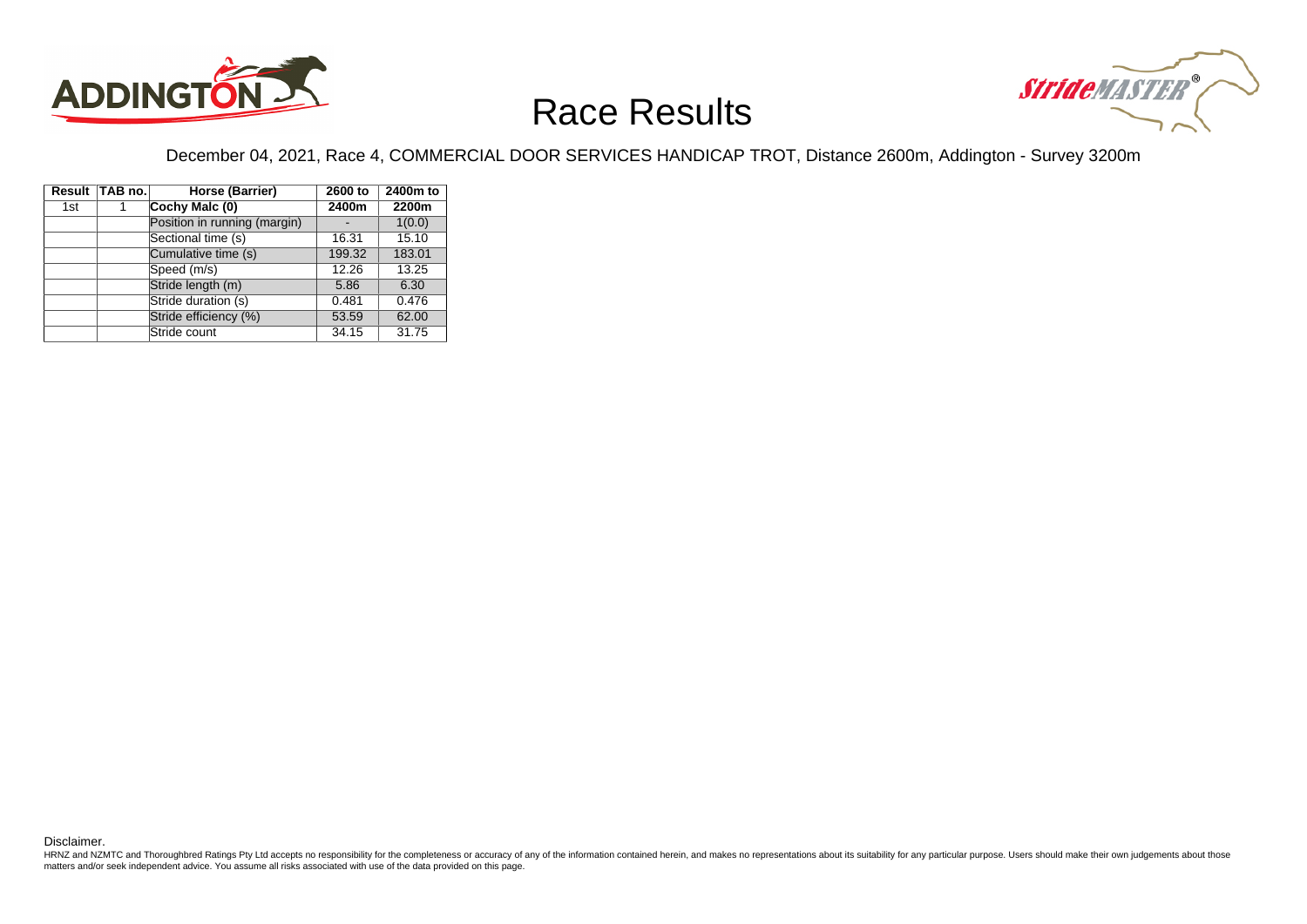



December 04, 2021, Race 4, COMMERCIAL DOOR SERVICES HANDICAP TROT, Distance 2600m, Addington - Survey 3200m

|     | Result   TAB no. | Horse (Barrier)              | 2200m to | 2000m to | 1800m to | 1600m to | 1400m to | 1200m to | 1000m to | 800m to | 600m to | 400m to | 200 <sub>m</sub> to | <b>Total or</b> | Margin |
|-----|------------------|------------------------------|----------|----------|----------|----------|----------|----------|----------|---------|---------|---------|---------------------|-----------------|--------|
| 1st |                  | Cochy Malc $(0)$             | 2000m    | 1800m    | 1600m    | 1400m    | 1200m    | 1000m    | 800m     | 600m    | 400m    | 200m    | <b>WP</b>           | Average         |        |
|     |                  | Position in running (margin) | 2(2.3)   | 2(2.3)   | 2(1.7)   | 2(1.8)   | 2(1.8)   | 2(1.7)   | 2(2.2)   | 2(1.7)  | 2(1.7)  | 2(1.4)  | 2(1.5)              |                 | 0.00   |
|     |                  | Sectional time (s)           | 15.45    | 15.81    | 16.22    | 15.78    | 15.94    | 16.24    | 16.25    | 14.74   | 14.34   | 13.61   | 13.53               |                 |        |
|     |                  | Cumulative time (s)          | 167.91   | 152.46   | 136.65   | 120.43   | 104.65   | 88.71    | 72.47    | 56.22   | 41.48   | 27.14   | 13.53               | 3:19.32         |        |
|     |                  | Speed (m/s)                  | 12.94    | 12.65    | 12.33    | 12.67    | 12.55    | 12.32    | 12.31    | 13.57   | 13.95   | 14.70   | 14.78               | 13.04           |        |
|     |                  | Stride length (m)            | 6.34     | 6.37     | 6.17     | 6.36     | 6.40     | 6.25     | 6.18     | 6.60    | 6.59    | 6.82    | 6.70                | 6.37            |        |
|     |                  | Stride duration (s)          | 0.490    | 0.504    | 0.500    | 0.502    | 0.510    | 0.507    | 0.502    | 0.486   | 0.473   | 0.464   | 0.453               | 0.488           |        |
|     |                  | Stride efficiency (%)        | 62.91    | 63.43    | 59.44    | 63.17    | 63.96    | 61.07    | 59.63    | 67.98   | 67.86   | 72.77   | 70.07               | 63.40           |        |
|     |                  | Stride count                 | 31.52    | 31.39    | 32.43    | 31.46    | 31.26    | 31.99    | 32.38    | 30.32   | 30.35   | 29.31   | 29.87               | 408.18          |        |









Speed 20 m/sec



Note: Horizontal distance axis grid lines are 200m furlongs.

Disclaimer.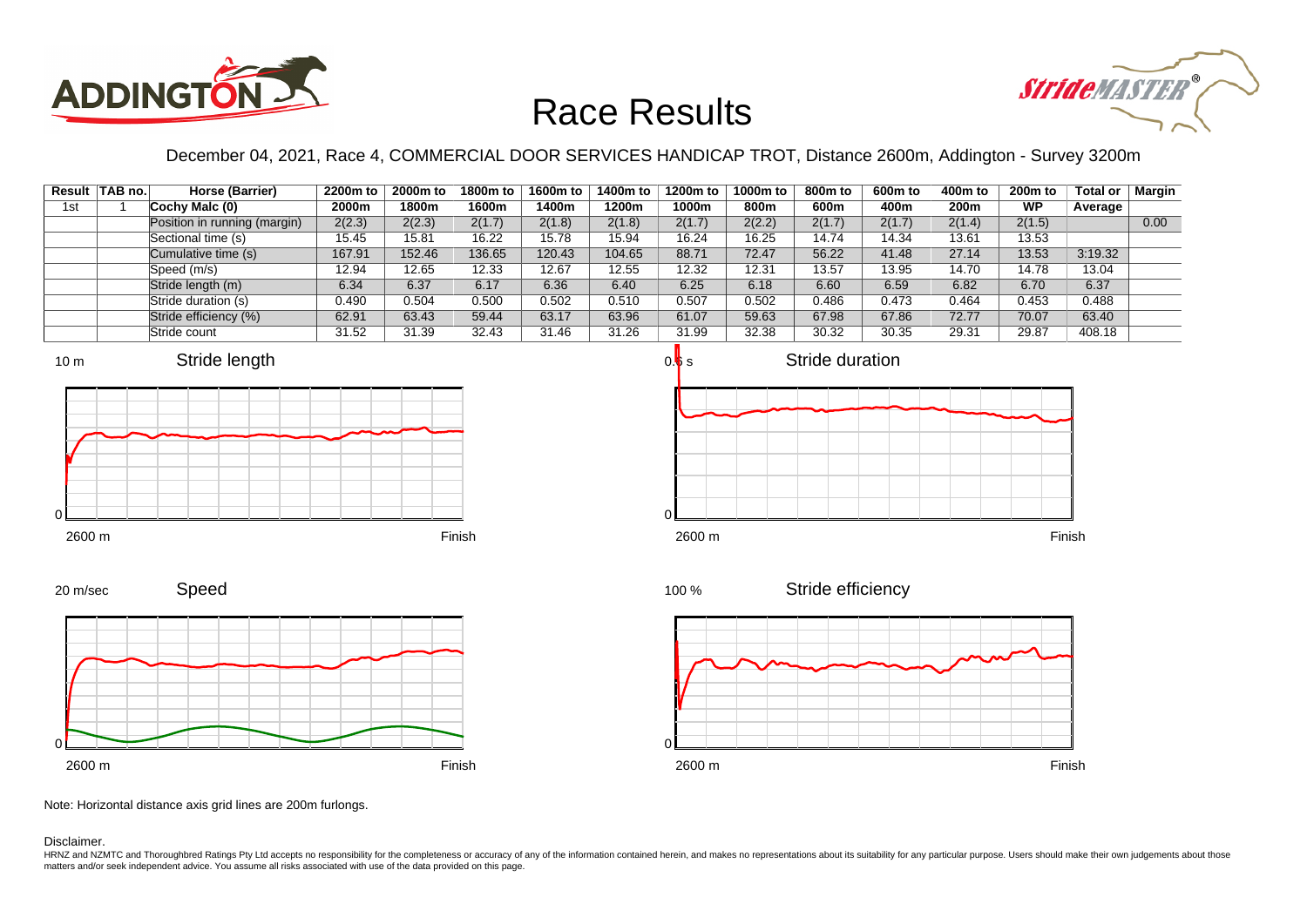



December 04, 2021, Race 4, COMMERCIAL DOOR SERVICES HANDICAP TROT, Distance 2600m, Addington - Survey 3200m

|                 | Result TAB no. | Horse (Barrier)              | 2600 to | 2400m to |
|-----------------|----------------|------------------------------|---------|----------|
| 2 <sub>nd</sub> | 3              | Andoverlov (5)               | 2400m   | 2200m    |
|                 |                | Position in running (margin) |         | 2(0.3)   |
|                 |                | Sectional time (s)           | 16.60   | 14.66    |
|                 |                | Cumulative time (s)          | 199.46  | 182.86   |
|                 |                | Speed (m/s)                  | 12.05   | 13.64    |
|                 |                | Stride length (m)            | 5.54    | 6.12     |
|                 |                | Stride duration (s)          | 0.446   | 0.449    |
|                 |                | Stride efficiency (%)        | 47.88   | 58.59    |
|                 |                | Stride count                 | 36.13   | 32.66    |

Disclaimer.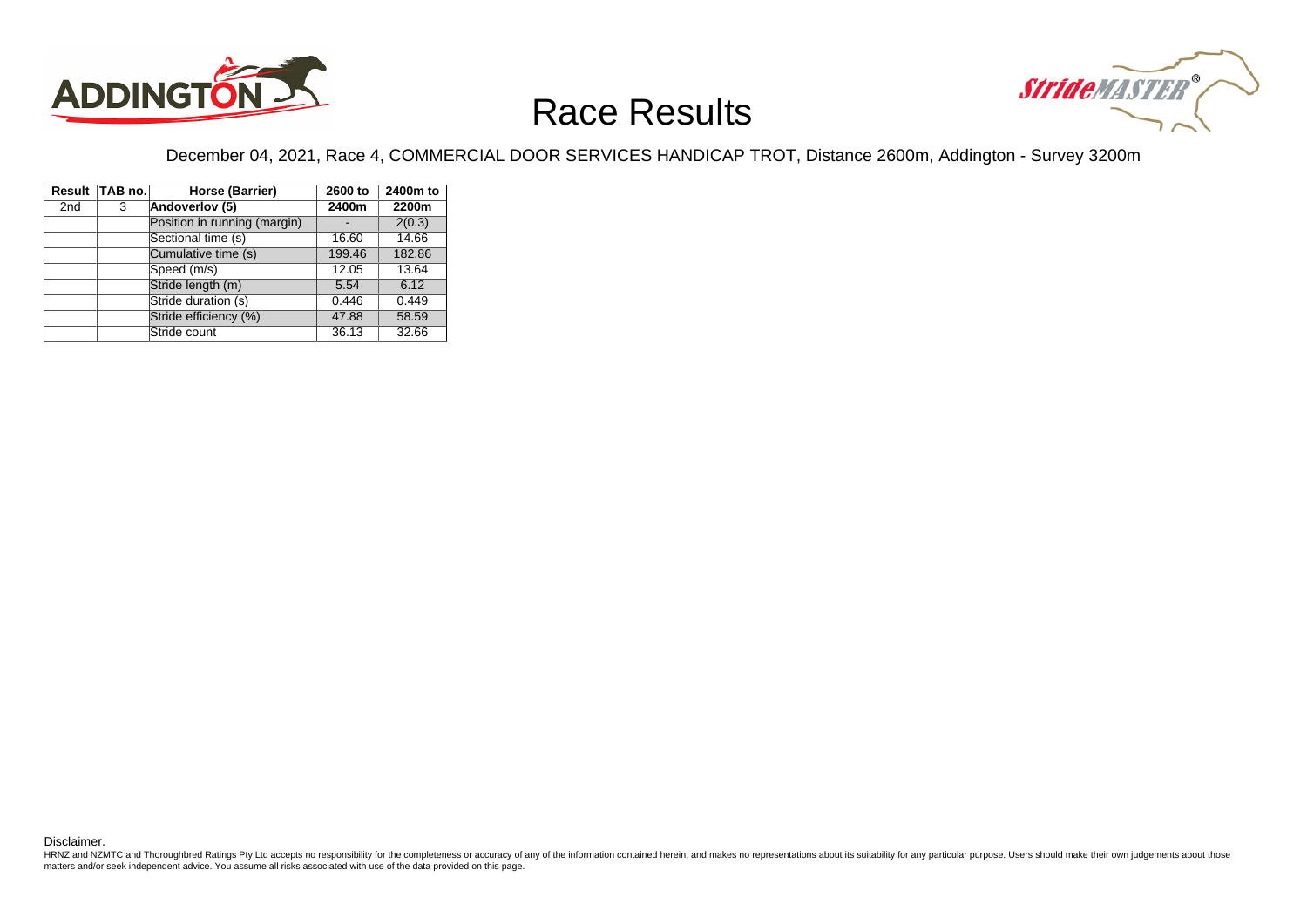



December 04, 2021, Race 4, COMMERCIAL DOOR SERVICES HANDICAP TROT, Distance 2600m, Addington - Survey 3200m

|                 | Result TAB no. | Horse (Barrier)              | 2200m to | 2000m to | 1800m to | 1600m to | 1400m to | 1200m to | 1000m to | 800m to | 600m to | 400m to | 200 <sub>m</sub> to | Total or | <b>Margin</b> |
|-----------------|----------------|------------------------------|----------|----------|----------|----------|----------|----------|----------|---------|---------|---------|---------------------|----------|---------------|
| 2 <sub>nd</sub> |                | Andoverlov (5)               | 2000m    | 1800m    | 1600m    | 1400m    | 1200m    | 1000m    | 800m     | 600m    | 400m    | 200m    | <b>WP</b>           | Average  |               |
|                 |                | Position in running (margin) | 1(0.0)   | 1(0.0)   | 1(0.0)   | 1(0.0)   | 1(0.0)   | 1(0.0)   | 1(0.0)   | 1(0.0)  | 1(0.0)  | 1(0.0)  | 1(0.0)              |          | 0.70          |
|                 |                | Sectional time (s)           | 15.46    | 15.90    | 16.20    | 15.78    | 15.97    | 16.15    | 16.33    | 14.74   | 14.39   | 13.59   | 13.69               |          |               |
|                 |                | Cumulative time (s)          | 168.20   | 152.74   | 136.84   | 120.64   | 104.86   | 88.89    | 72.74    | 56.41   | 41.67   | 27.28   | 13.69               | 3:19.46  |               |
|                 |                | Speed (m/s)                  | 12.94    | 12.58    | 12.35    | 12.67    | 12.52    | 12.38    | 12.25    | 13.57   | 13.90   | 14.72   | 14.61               | 13.03    |               |
|                 |                | Stride length (m)            | 6.07     | 6.08     | 6.02     | 6.16     | 6.18     | 6.09     | 6.00     | 6.42    | 6.37    | 6.59    | 6.44                | 6.15     |               |
|                 |                | Stride duration (s)          | 0.469    | 0.483    | 0.488    | 0.486    | 0.494    | 0.492    | 0.490    | 0.473   | 0.458   | 0.448   | 0.441               | 0.472    |               |
|                 |                | Stride efficiency (%)        | 57.58    | 57.73    | 56.72    | 59.32    | 59.68    | 57.98    | 56.25    | 64.47   | 63.39   | 67.93   | 64.82               | 59.11    |               |
|                 |                | Stride count                 | 32.95    | 32.90    | 33.20    | 32.46    | 32.36    | 32.83    | 33.34    | 31.14   | 31.40   | 30.33   | 31.05               | 422.75   |               |











Note: Horizontal distance axis grid lines are 200m furlongs.

Disclaimer.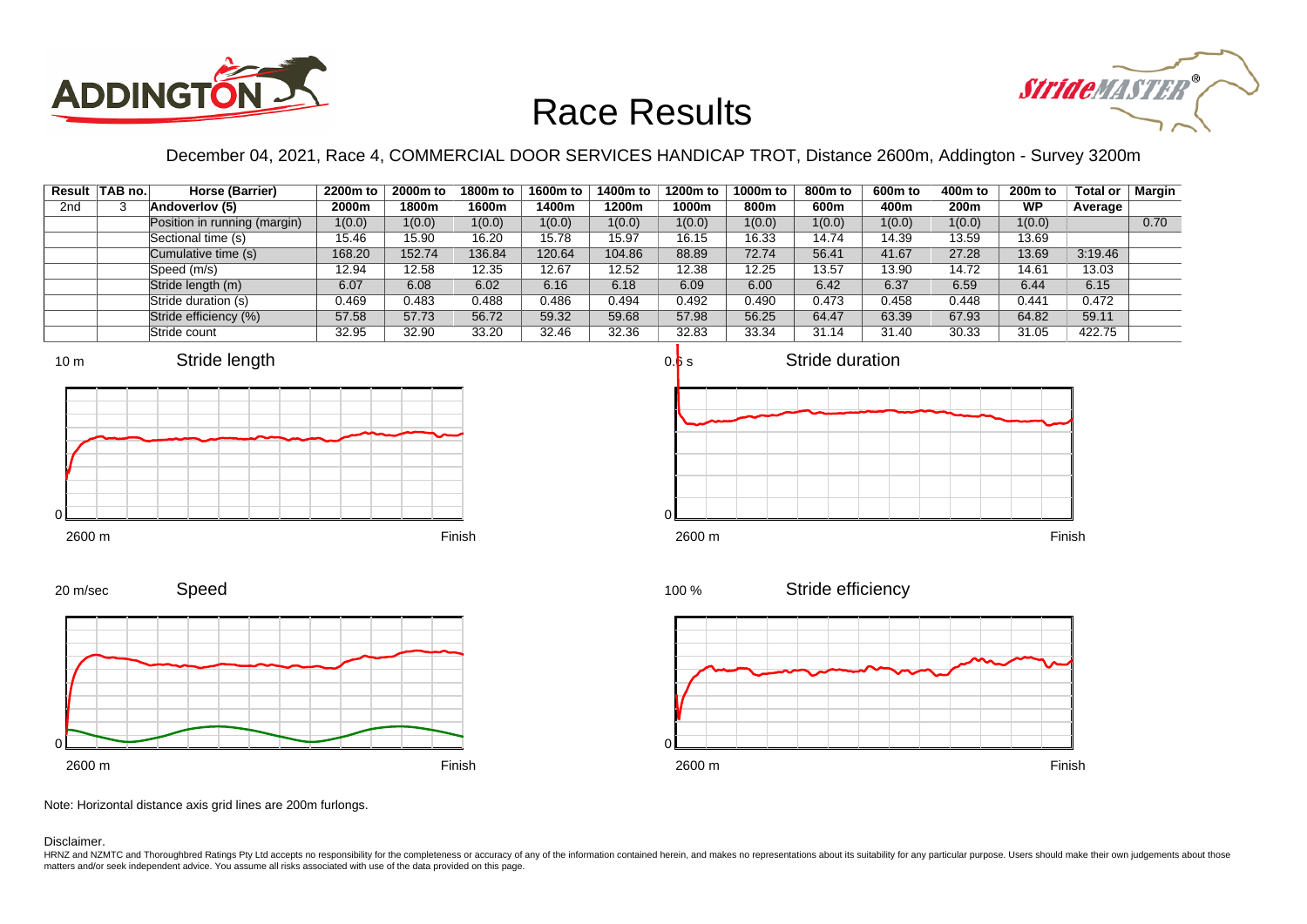



December 04, 2021, Race 4, COMMERCIAL DOOR SERVICES HANDICAP TROT, Distance 2600m, Addington - Survey 3200m

|     | Result TAB no. | Horse (Barrier)              | 2600 to | 2400m to |
|-----|----------------|------------------------------|---------|----------|
| 3rd | 2              | Overzealous (4)              | 2400m   | 2200m    |
|     |                | Position in running (margin) |         | 3(1.9)   |
|     |                | Sectional time (s)           | 16.59   | 15.11    |
|     |                | Cumulative time (s)          | 200.29  | 183.70   |
|     |                | Speed (m/s)                  | 12.05   | 13.24    |
|     |                | Stride length (m)            | 5.34    | 5.77     |
|     |                | Stride duration (s)          | 0.442   | 0.436    |
|     |                | Stride efficiency (%)        | 44.49   | 51.99    |
|     |                | Stride count                 | 37.48   | 34.67    |

Disclaimer.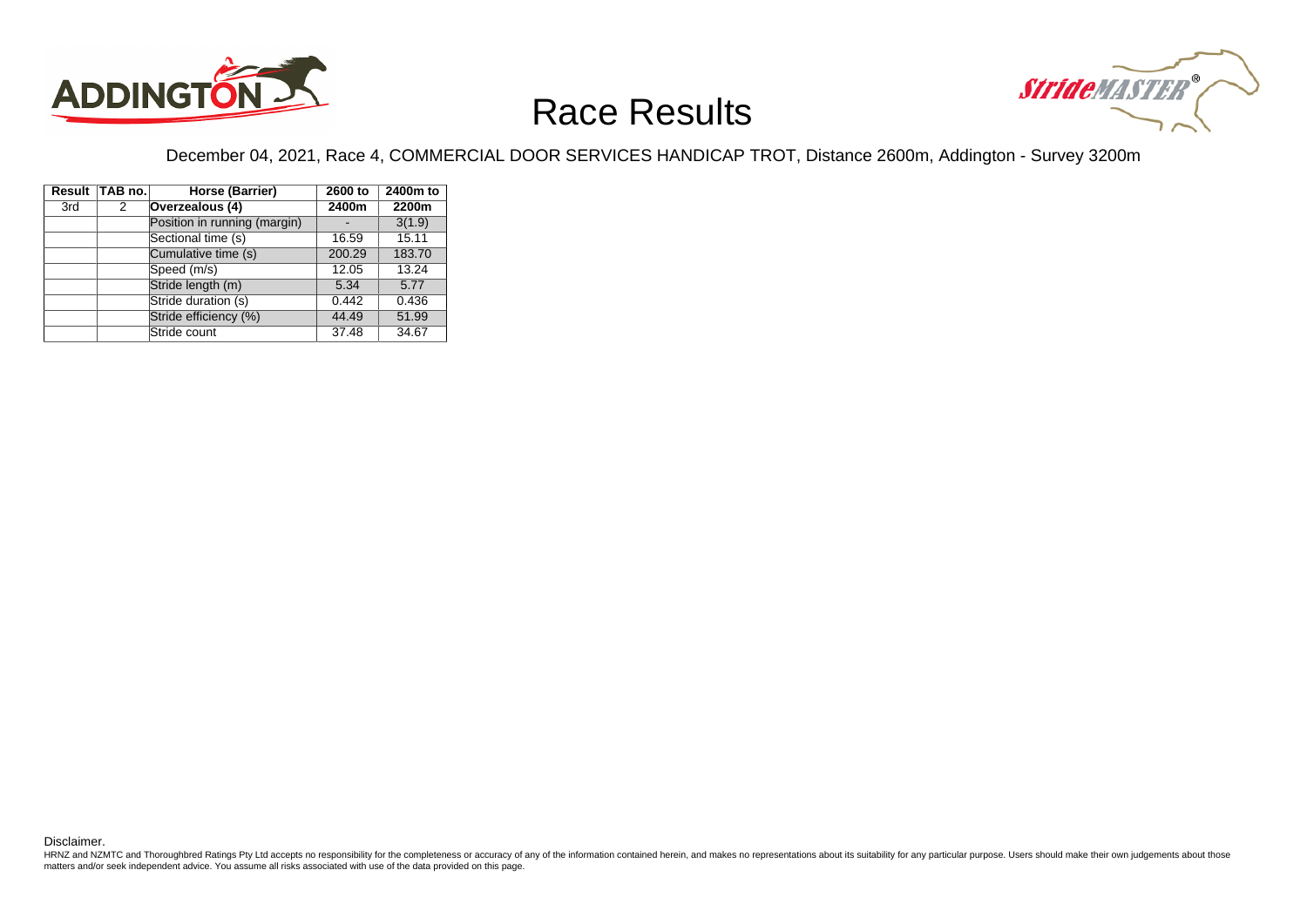



December 04, 2021, Race 4, COMMERCIAL DOOR SERVICES HANDICAP TROT, Distance 2600m, Addington - Survey 3200m

|     | Result TAB no. | Horse (Barrier)              | 2200m to | 2000m to | 1800m to | 1600m to | 1400m to | 1200m to | 1000m to | 800m to | 600m to | 400m to | 200 <sub>m</sub> to | Total or | <b>Margin</b> |
|-----|----------------|------------------------------|----------|----------|----------|----------|----------|----------|----------|---------|---------|---------|---------------------|----------|---------------|
| 3rd |                | Overzealous (4)              | 2000m    | 1800m    | 1600m    | 1400m    | 1200m    | 1000m    | 800m     | 600m    | 400m    | 200m    | <b>WP</b>           | Average  |               |
|     |                | Position in running (margin) | 3(4.3)   | 3(4.2)   | 3(3.8)   | 3(3.8)   | 3(4.2)   | 3(3.8)   | 3(3.8)   | 3(3.7)  | 4(3.6)  | 5(3.9)  | 3(4.9)              |          | 5.20          |
|     |                | Sectional time (s)           | 15.44    | 15.84    | 16.19    | 15.84    | 15.91    | 16.15    | 16.32    | 14.72   | 14.44   | 13.75   | 13.99               |          |               |
|     |                | Cumulative time (s)          | 168.59   | 153.15   | 137.31   | 121.12   | 105.28   | 89.37    | 73.22    | 56.90   | 42.18   | 27.74   | 13.99               | 3:20.29  |               |
|     |                | Speed (m/s)                  | 12.95    | 12.63    | 12.35    | 12.63    | 12.57    | 12.38    | 12.25    | 13.59   | 13.85   | 14.55   | 14.30               | 12.98    |               |
|     |                | Stride length (m)            | 5.68     | 5.66     | 5.54     | 5.68     | 5.75     | 5.64     | 5.57     | 5.95    | 5.88    | 6.04    | 5.99                | 5.72     |               |
|     |                | Stride duration (s)          | 0.438    | 0.448    | 0.448    | 0.450    | 0.458    | 0.456    | 0.454    | 0.438   | 0.425   | 0.415   | 0.419               | 0.441    |               |
|     |                | Stride efficiency (%)        | 50.33    | 50.13    | 47.92    | 50.50    | 51.71    | 49.79    | 48.43    | 55.31   | 54.10   | 56.98   | 56.16               | 51.20    |               |
|     |                | Stride count                 | 35.24    | 35.31    | 36.12    | 35.18    | 34.77    | 35.43    | 35.92    | 33.62   | 33.99   | 33.12   | 33.36               | 454.21   |               |











Speed







Note: Horizontal distance axis grid lines are 200m furlongs.

Disclaimer.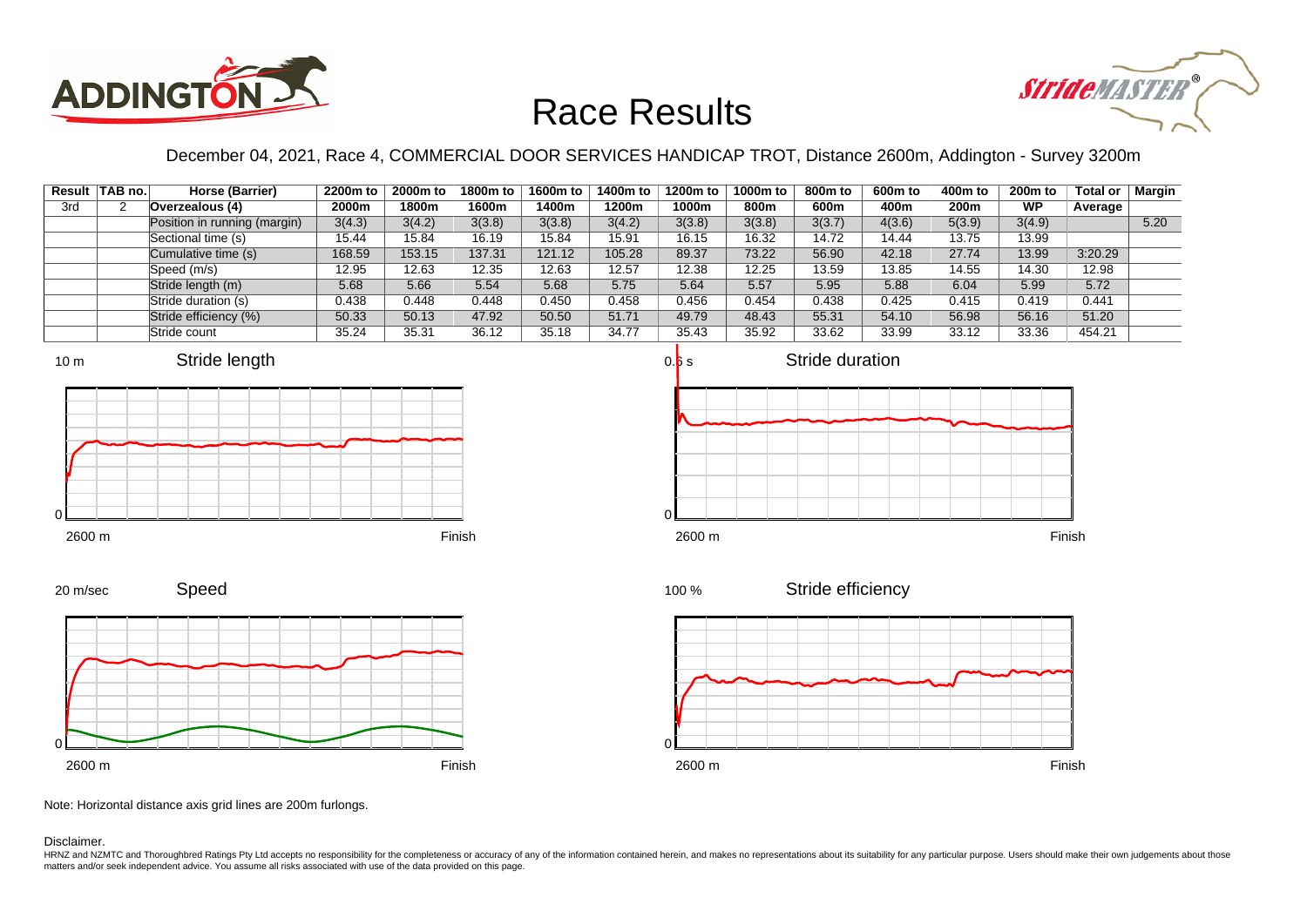



December 04, 2021, Race 4, COMMERCIAL DOOR SERVICES HANDICAP TROT, Distance 2600m, Addington - Survey 3200m

|     | Result TAB no. | Horse (Barrier)              | 2600 to | 2400m to |
|-----|----------------|------------------------------|---------|----------|
| 4th | 6              | The Dominator (1)            | 2400m   | 2200m    |
|     |                | Position in running (margin) |         | 7(16.9)  |
|     |                | Sectional time (s)           | 19.19   | 15.05    |
|     |                | Cumulative time (s)          | 200.52  | 181.33   |
|     |                | Speed (m/s)                  | 10.42   | 13.29    |
|     |                | Stride length (m)            | 6.13    | 6.31     |
|     |                | Stride duration (s)          | 0.462   | 0.475    |
|     |                | Stride efficiency (%)        | 58.67   | 62.20    |
|     |                | Stride count                 | 32.64   | 31.70    |

Disclaimer.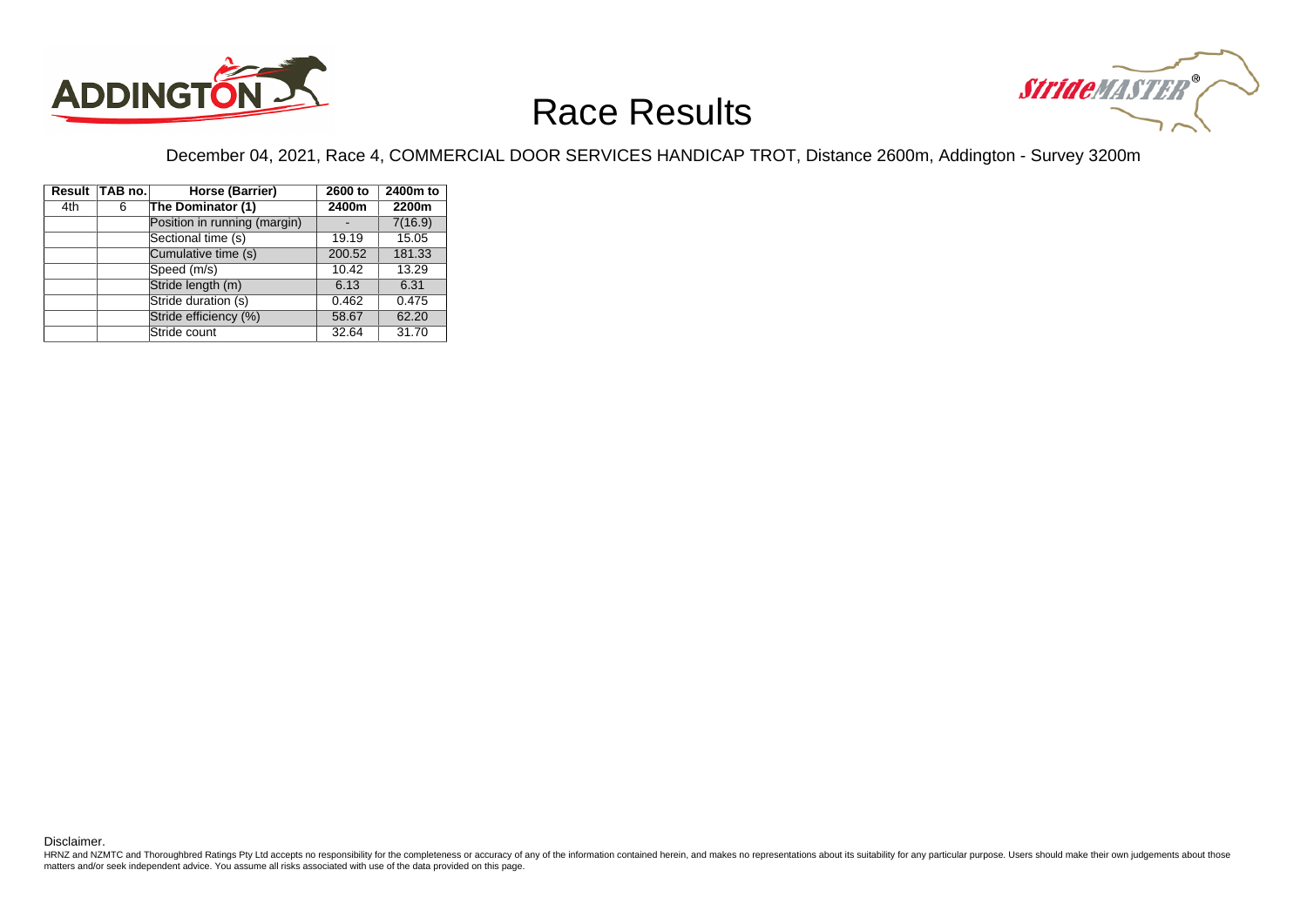



December 04, 2021, Race 4, COMMERCIAL DOOR SERVICES HANDICAP TROT, Distance 2600m, Addington - Survey 3200m

0.6 s

|     | Result TAB no. | Horse (Barrier)              | 2200m to | 2000m to | 1800m to | 1600m to | 1400m to | 1200m to | 1000m to | 800m to | 600m to | 400m to          | 200 <sub>m</sub> to | Total or | Margin |
|-----|----------------|------------------------------|----------|----------|----------|----------|----------|----------|----------|---------|---------|------------------|---------------------|----------|--------|
| 4th |                | The Dominator (1)            | 2000m    | 1800m    | 1600m    | l 400m   | 1200m    | 1000m    | 800m     | 600m    | 400m    | 200 <sub>m</sub> | <b>WP</b>           | Average  |        |
|     |                | Position in running (margin) | 7(18.9)  | 7(16.4)  | 7(13.1)  | 7(13.2)  | 7(12.7)  | 7(11.1)  | 7(10.2)  | 7(8.3)  | 7(5.9)  | 6(5.3)           | 4(6.0)              |          | 6.40   |
|     |                | Sectional time (s)           | 15.05    | 15.36    | 16.21    | 15.71    | 15.70    | 15.99    | 16.00    | 14.35   | 14.29   | 13.70            | 13.92               |          |        |
|     |                | Cumulative time (s)          | 166.28   | 151.23   | 135.87   | 119.66   | 103.95   | 88.25    | 72.26    | 56.26   | 41.91   | 27.62            | 13.92               | 3:20.52  |        |
|     |                | Speed (m/s)                  | 13.29    | 13.02    | 12.34    | 12.73    | 12.74    | 12.51    | 12.50    | 13.94   | 14.00   | 14.60            | 14.37               | 12.97    |        |
|     |                | Stride length (m)            | 6.34     | 6.37     | 6.16     | 6.31     | 6.37     | 6.23     | 6.14     | 6.58    | 6.49    | 6.56             | 6.62                | 6.35     |        |
|     |                | Stride duration (s)          | 0.477    | 0.489    | 0.499    | 0.496    | 0.500    | 0.498    | 0.491    | 0.472   | 0.464   | 0.450            | 0.461               | 0.490    |        |
|     |                | Stride efficiency (%)        | 62.86    | 63.47    | 59.31    | 62.31    | 63.40    | 60.71    | 58.99    | 67.71   | 65.78   | 67.32            | 68.51               | 63.05    |        |
|     |                | Stride count                 | 31.53    | 31.38    | 32.46    | 31.67    | 31.40    | 32.09    | 32.55    | 30.38   | 30.83   | 30.47            | 30.21               | 409.31   |        |











100 %

Stride efficiency



2600 m Finish

Note: Horizontal distance axis grid lines are 200m furlongs.

Disclaimer.

HRNZ and NZMTC and Thoroughbred Ratings Pty Ltd accepts no responsibility for the completeness or accuracy of any of the information contained herein, and makes no representations about its suitability for any particular p matters and/or seek independent advice. You assume all risks associated with use of the data provided on this page.

Stride duration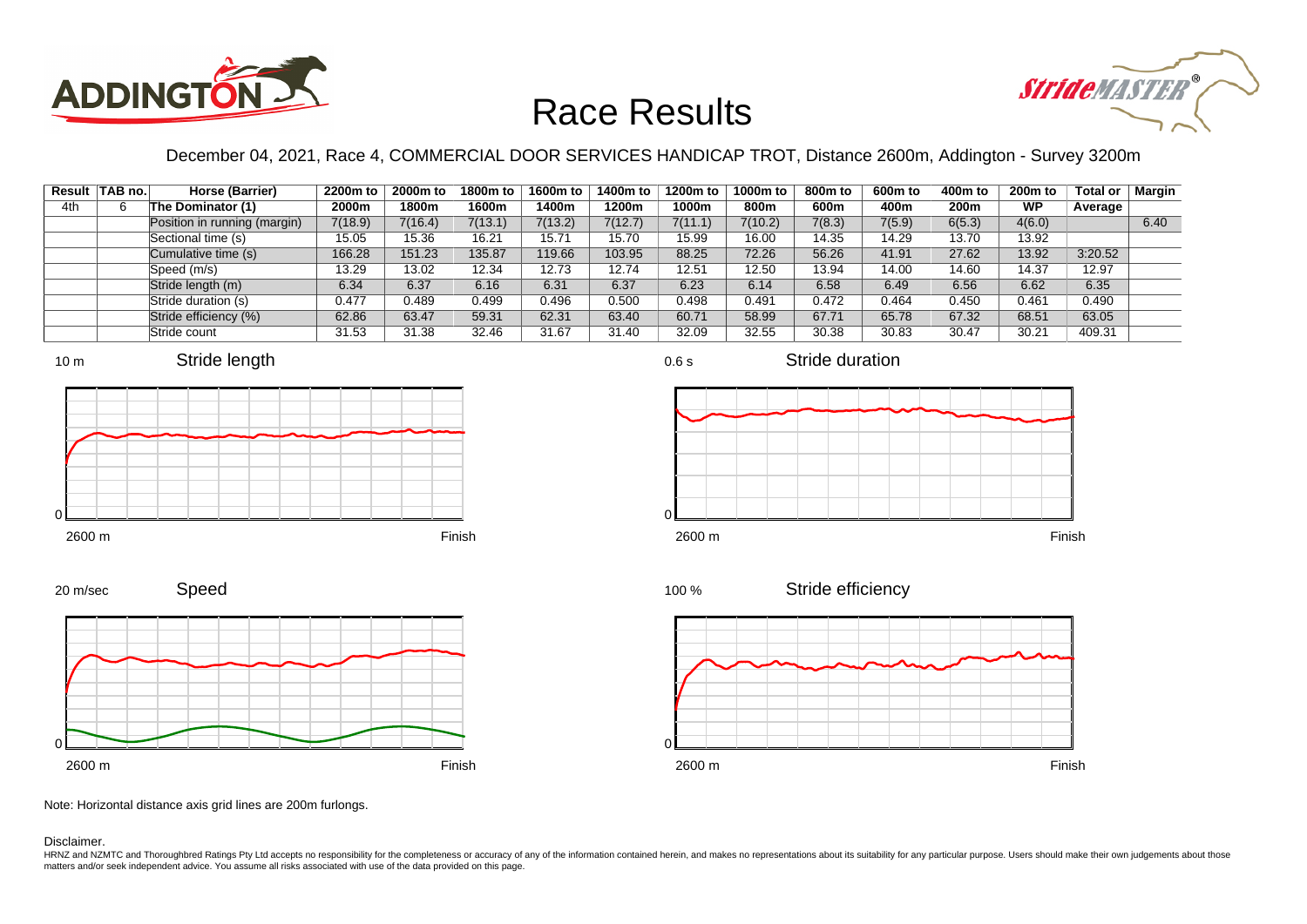



December 04, 2021, Race 4, COMMERCIAL DOOR SERVICES HANDICAP TROT, Distance 2600m, Addington - Survey 3200m

|     | Result TAB no. | Horse (Barrier)              | 2600 to | 2400m to |
|-----|----------------|------------------------------|---------|----------|
| 5th | 4              | Escargo (6)                  | 2400m   | 2200m    |
|     |                | Position in running (margin) |         | 5(4.6)   |
|     |                | Sectional time (s)           | 17.20   | 15.42    |
|     |                | Cumulative time (s)          | 200.81  | 183.61   |
|     |                | Speed (m/s)                  | 11.63   | 12.97    |
|     |                | Stride length (m)            | 5.22    | 5.73     |
|     |                | Stride duration (s)          | 0.439   | 0.442    |
|     |                | Stride efficiency (%)        | 42.64   | 51.26    |
|     |                | Stride count                 | 38.29   | 34.92    |

Disclaimer.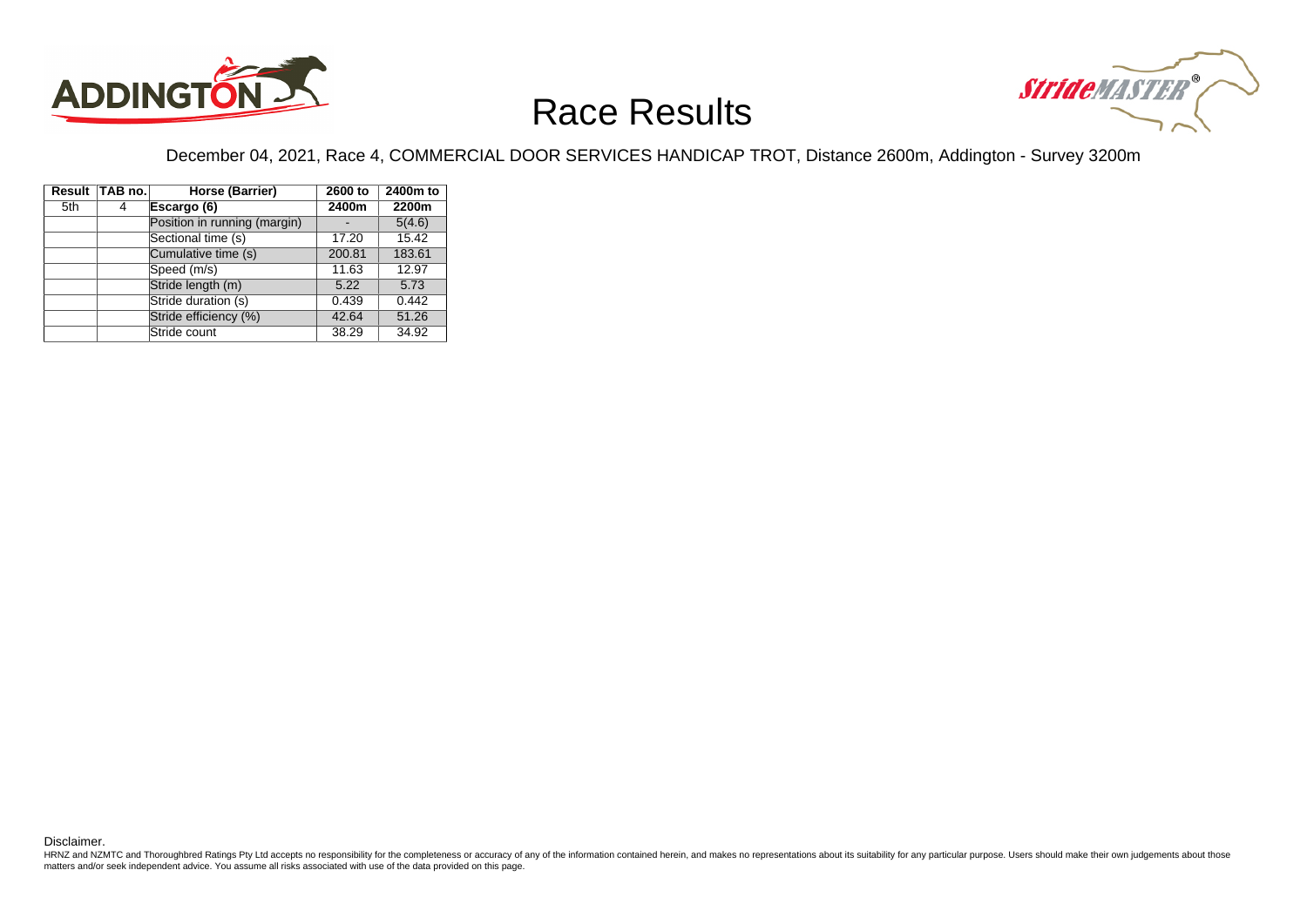



December 04, 2021, Race 4, COMMERCIAL DOOR SERVICES HANDICAP TROT, Distance 2600m, Addington - Survey 3200m

|     | Result TAB no. | Horse (Barrier)              | 2200m to | 2000m to | 1800m to | 1600m to | 1400m to | 1200m to | 1000m to | 800m to | 600m to | 400m to | 200 <sub>m</sub> to | <b>Total or</b> | <b>Margin</b> |
|-----|----------------|------------------------------|----------|----------|----------|----------|----------|----------|----------|---------|---------|---------|---------------------|-----------------|---------------|
| 5th |                | Escargo (6)                  | 2000m    | 1800m    | 1600m    | 1400m    | 1200m    | 1000m    | 800m     | 600m    | 400m    | 200m    | <b>WP</b>           | Average         |               |
|     |                | Position in running (margin) | 5(8.8)   | 5(8.4)   | 5(8.0)   | 5(8.9)   | 5(8.1)   | 5(7.0)   | 5(7.0)   | 6(6.3)  | 6(5.7)  | 7(6.0)  | 5(6.9)              |                 | 8.10          |
|     |                | Sectional time (s)           | 15.38    | 15.85    | 16.34    | 15.64    | 15.78    | 16.15    | 16.21    | 14.64   | 14.45   | 13.74   | 14.01               |                 |               |
|     |                | Cumulative time (s)          | 168.19   | 152.81   | 136.96   | 120.62   | 104.98   | 89.20    | 73.05    | 56.84   | 42.20   | 27.75   | 14.01               | 3:20.81         |               |
|     |                | Speed (m/s)                  | 13.00    | 12.62    | 12.24    | 12.79    | 12.67    | 12.38    | 12.34    | 13.66   | 13.84   | 14.56   | 14.28               | 12.95           |               |
|     |                | Stride length (m)            | 5.83     | 5.78     | 5.70     | 5.97     | 5.97     | 5.71     | 5.73     | 6.06    | 6.05    | 6.23    | 5.96                | 5.83            |               |
|     |                | Stride duration (s)          | 0.449    | 0.458    | 0.466    | 0.467    | 0.471    | 0.461    | 0.464    | 0.443   | 0.437   | 0.428   | 0.417               | 0.450           |               |
|     |                | Stride efficiency (%)        | 53.17    | 52.20    | 50.75    | 55.61    | 55.60    | 51.02    | 51.30    | 57.37   | 57.29   | 60.65   | 55.44               | 53.13           |               |
|     |                | Stride count                 | 34.29    | 34.60    | 35.10    | 33.53    | 33.53    | 35.00    | 34.91    | 33.01   | 33.03   | 32.10   | 33.58               | 445.89          |               |







Speed 20 m/sec



Note: Horizontal distance axis grid lines are 200m furlongs.

Disclaimer.

HRNZ and NZMTC and Thoroughbred Ratings Pty Ltd accepts no responsibility for the completeness or accuracy of any of the information contained herein, and makes no representations about its suitability for any particular p matters and/or seek independent advice. You assume all risks associated with use of the data provided on this page.

100 %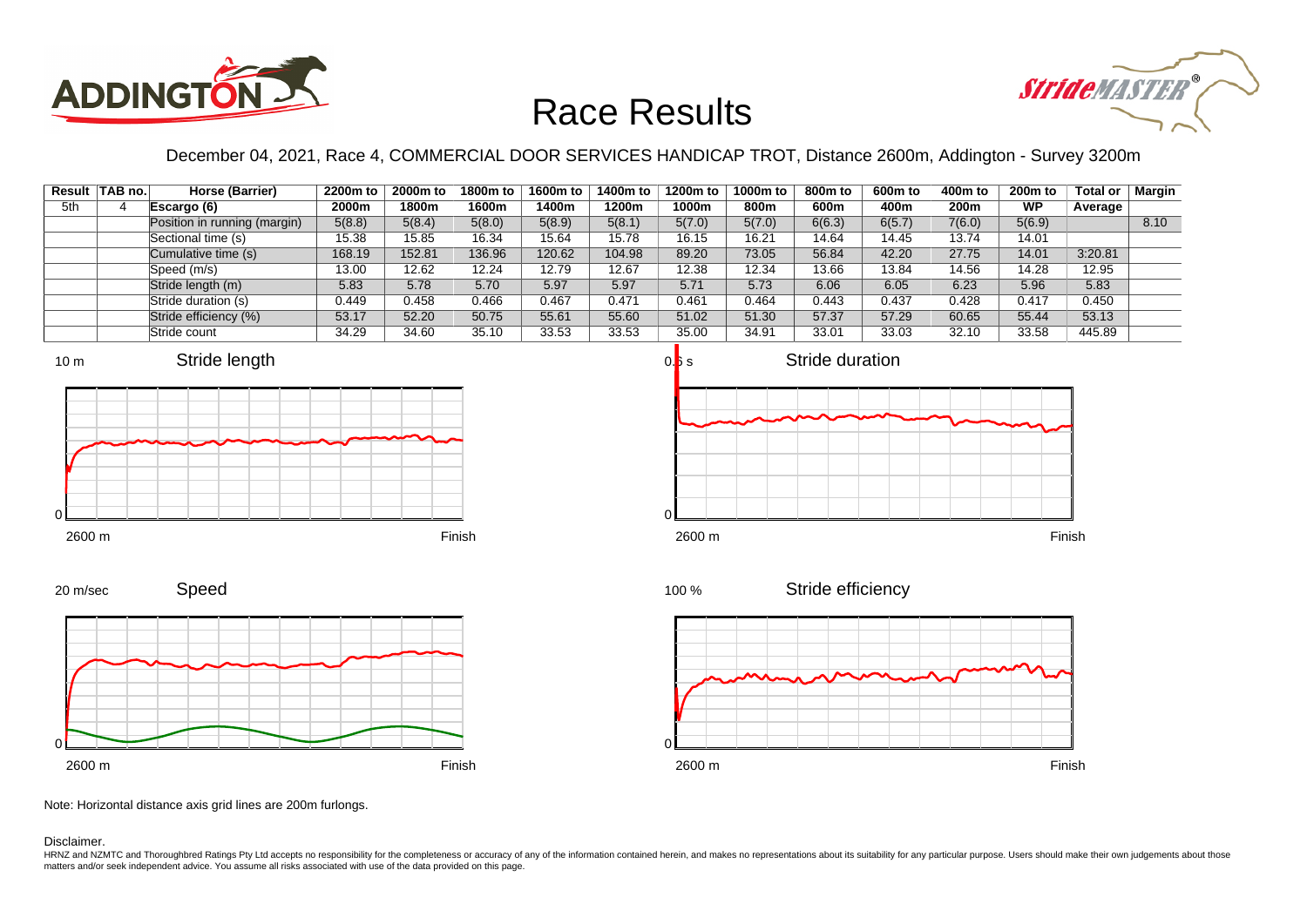



December 04, 2021, Race 4, COMMERCIAL DOOR SERVICES HANDICAP TROT, Distance 2600m, Addington - Survey 3200m

|     | Result TAB no. | Horse (Barrier)              | 2600 to | 2400m to |
|-----|----------------|------------------------------|---------|----------|
| 6th |                | One Apollo (3)               | 2400m   | 2200m    |
|     |                | Position in running (margin) |         | 6(14.4)  |
|     |                | Sectional time (s)           | 18.77   | 14.67    |
|     |                | Cumulative time (s)          | 202.34  | 183.57   |
|     |                | Speed (m/s)                  | 10.65   | 13.63    |
|     |                | Stride length (m)            | 6.29    | 6.48     |
|     |                | Stride duration (s)          | 0.464   | 0.475    |
|     |                | Stride efficiency (%)        | 61.80   | 65.67    |
|     |                | Stride count                 | 31.80   | 30.85    |

Disclaimer.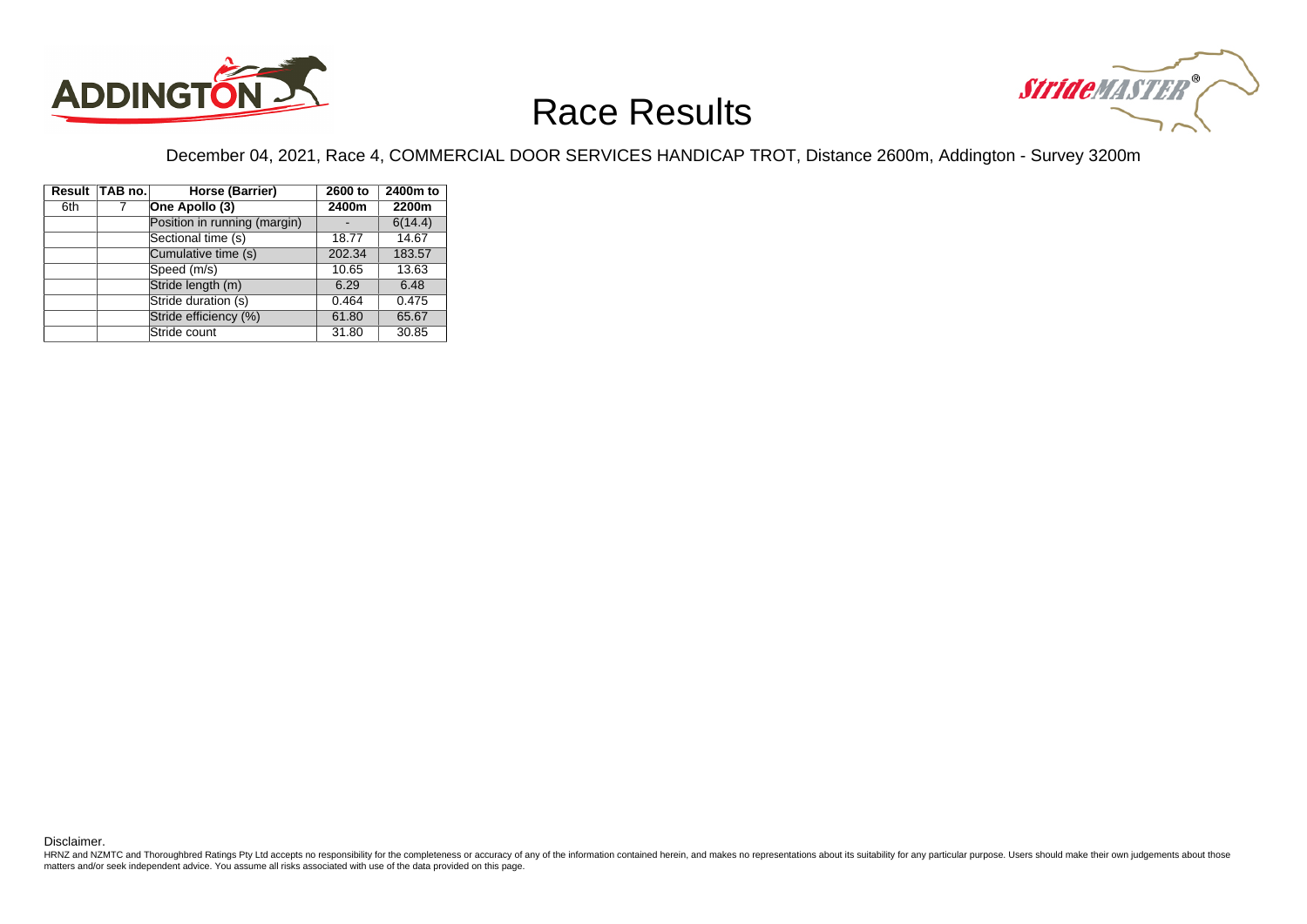



December 04, 2021, Race 4, COMMERCIAL DOOR SERVICES HANDICAP TROT, Distance 2600m, Addington - Survey 3200m

0.6 s

|     | Result   TAB no. | Horse (Barrier)              | 2200m to | 2000m to | 1800m to | 1600m to | 1400m to | 1200m to | 1000m to | 800m to | 600m to | 400m to | 200 <sub>m</sub> to | Total or | <b>Margin</b> |
|-----|------------------|------------------------------|----------|----------|----------|----------|----------|----------|----------|---------|---------|---------|---------------------|----------|---------------|
| 6th |                  | One Apollo (3)               | 2000m    | 1800m    | 1600m    | l 400m   | 1200m    | 1000m    | 800m     | 600m    | 400m    | 200m    | <b>WP</b>           | Average  |               |
|     |                  | Position in running (margin) | 6(14.2)  | 6(13.3)  | 6(10.7)  | 6(10.9)  | 6(10.8)  | 6(9.5)   | 6(7.6)   | 5(6.0)  | 5(4.1)  | 4(3.4)  | 6(13.8)             |          | 16.30         |
|     |                  | Sectional time (s)           | 15.31    | 15.48    | 16.24    | 15.76    | 15.76    | 15.83    | 16.05    | 14.43   | 14.27   | 15.33   | 14.44               |          |               |
|     |                  | Cumulative time (s)          | 168.90   | 153.59   | 138.11   | 121.87   | 106.11   | 90.35    | 74.52    | 58.47   | 44.04   | 29.77   | 14.44               | 3:22.34  |               |
|     |                  | Speed (m/s)                  | 13.06    | 12.92    | 12.32    | 12.69    | 12.69    | 12.63    | 12.46    | 13.86   | 14.02   | 13.05   | 13.85               | 12.85    |               |
|     |                  | Stride length (m)            | 6.32     | 6.43     | 6.17     | 6.36     | 6.43     | 6.26     | 6.13     | 6.63    | 6.50    | 5.87    | 6.56                | 6.34     |               |
|     |                  | Stride duration (s)          | 0.484    | 0.498    | 0.501    | 0.501    | 0.506    | 0.496    | 0.492    | 0.478   | 0.464   | 0.450   | 0.474               | 0.493    |               |
|     |                  | Stride efficiency (%)        | 62.41    | 64.59    | 59.56    | 63.15    | 64.52    | 61.32    | 58.67    | 68.67   | 66.10   | 53.93   | 67.30               | 62.72    |               |
|     |                  | Stride count                 | 31.65    | 31.11    | 32.40    | 31.46    | 31.12    | 31.93    | 32.64    | 30.17   | 30.75   | 34.04   | 30.48               | 410.40   |               |









Stride duration





Speed



Stride efficiency 100 %



Note: Horizontal distance axis grid lines are 200m furlongs.

Disclaimer.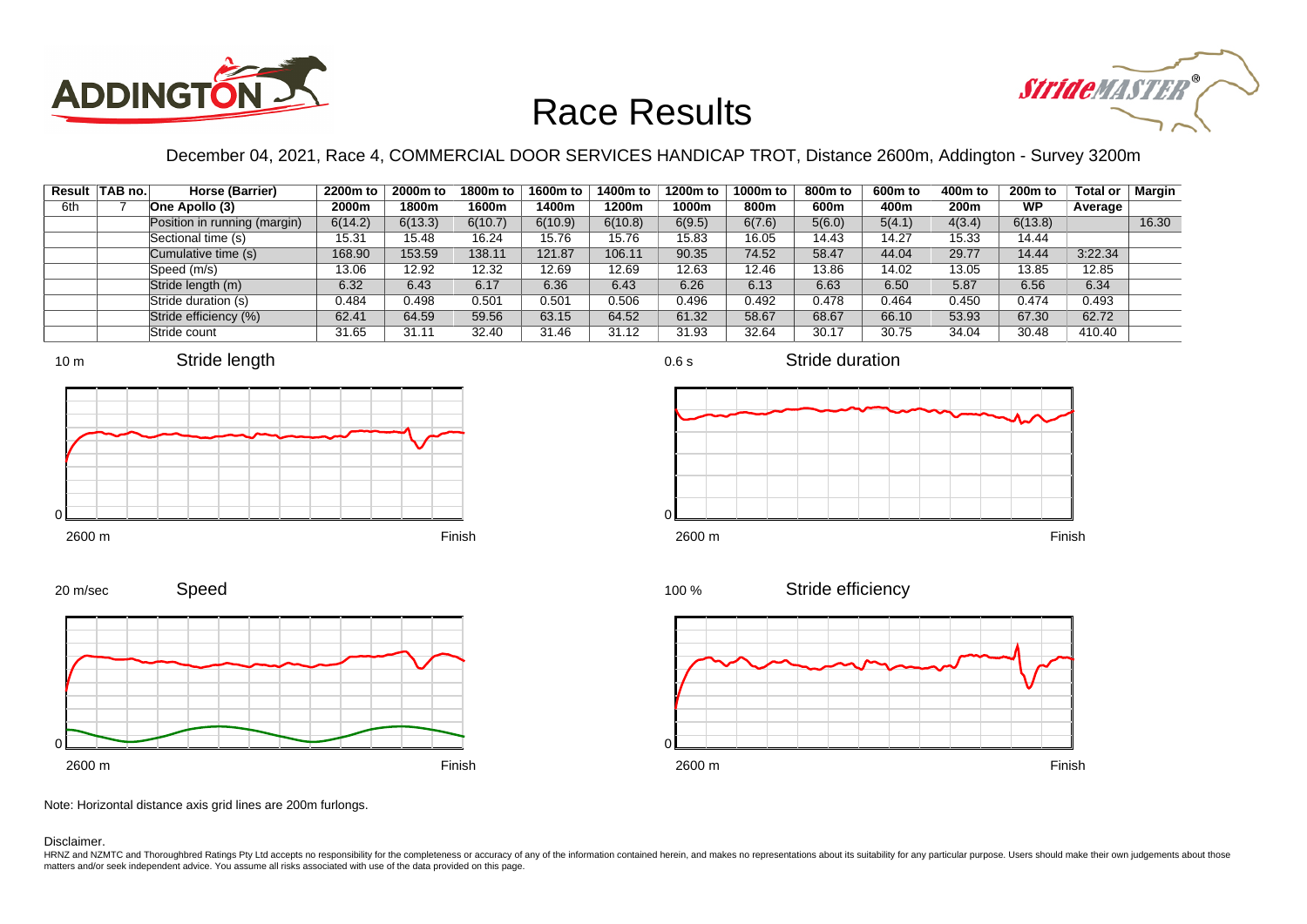



December 04, 2021, Race 4, COMMERCIAL DOOR SERVICES HANDICAP TROT, Distance 2600m, Addington - Survey 3200m

|     | Result TAB no. | Horse (Barrier)              | 2600 to | 2400m to |  |
|-----|----------------|------------------------------|---------|----------|--|
| 7th | 5              | I Dream Of Jea (2)           | 2400m   | 2200m    |  |
|     |                | Position in running (margin) |         | 4(4.3)   |  |
|     |                | Sectional time (s)           | 17.31   | 15.14    |  |
|     |                | Cumulative time (s)          | 207.50  | 190.19   |  |
|     |                | Speed (m/s)                  | 11.55   | 13.21    |  |
|     |                | Stride length (m)            | 5.97    | 6.38     |  |
|     |                | Stride duration (s)          | 0.462   | 0.483    |  |
|     |                | Stride efficiency (%)        | 55.71   | 63.67    |  |
|     |                | Stride count                 | 33.50   | 31.33    |  |

Disclaimer.